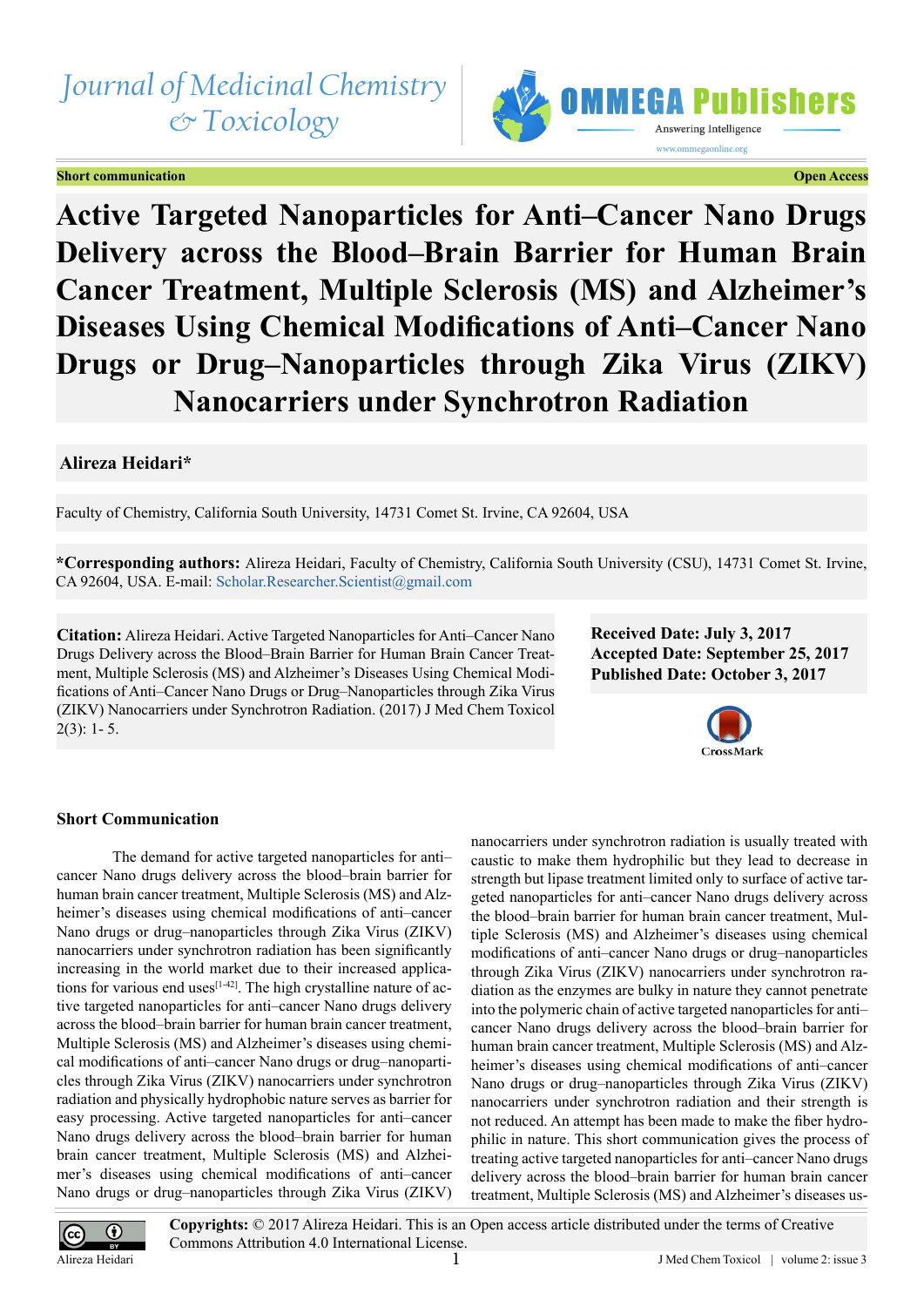

ing chemical modifications of anti–cancer Nano drugs or drug– nanoparticles through Zika Virus (ZIKV) nanocarriers under synchrotron radiation with ester cleaving enzyme lipase from bacterial species bacillus sp. As a result of lipase treatment, it is observed that their hydrophilic property is improved which is tested by capillary raise wicking test and drop dissipations test. The increase in the number of hydrophilic groups like –COOH and –OH due to the cleavage of polyethylene terephthalate ester may be the reason for improved hydrophilicity. The increase in presence of –COOH and –OH is confirmed by treatment of active targeted nanoparticles for anti–cancer Nano drugs delivery across the blood–brain barrier for human brain cancer treatment, Multiple Sclerosis (MS) and Alzheimer's diseases using chemical modifications of anti–cancer Nano drugs or drug–nanoparticles through Zika Virus (ZIKV) nanocarriers under synchrotron radiation with basic dye and reactive remazol dyes, respectively. There is a reduction in pilling of active targeted nanoparticles for anti–cancer Nano drugs delivery across the blood–brain barrier for human brain cancer treatment, Multiple Sclerosis (MS) and Alzheimer's diseases using chemical modifications of anti– cancer Nano drugs or drug–nanoparticles through Zika Virus (ZIKV) nanocarriers under synchrotron radiation after lipase treatment. It is founded that it may be an economical method of treatment for active targeted nanoparticles for anti–cancer Nano drugs delivery across the blood–brain barrier for human brain cancer treatment, Multiple Sclerosis (MS) and Alzheimer's diseases using chemical modifications of anti–cancer Nano drugs or drug–nanoparticles through Zika Virus (ZIKV) nanocarriers under synchrotron radiation and its blends to improve the comfort properties.

Active targeted nanoparticles for anti–cancer Nano drugs delivery across the blood–brain barrier for human brain cancer treatment, Multiple Sclerosis (MS) and Alzheimer's diseases using chemical modifications of anti–cancer Nano drugs or drug–nanoparticles through Zika Virus (ZIKV) nanocarriers under synchrotron radiation is a novel immunosuppressant for using in auto-immuno diseases and transplantation. This synthetic analogue of myriocin reduces the number of blood lymphocytes by redirecting theme to the lymph node. Active targeted nanoparticles for anti–cancer Nano drugs delivery across the blood–brain barrier for human brain cancer treatment, Multiple Sclerosis (MS) and Alzheimer's diseases using chemical modifications of anti–cancer Nano drugs or drug–nanoparticles through Zika Virus (ZIKV) nanocarriers under synchrotron radiation is the first Sphingosin–1–Phosphate (S1P) receptor modulator. In Multiple Sclerosis (MS) and Alzheimer's diseases, lymphocytes that circulate in the central nervous system (e.g. the brain and spinal cord) attack myelin sheath that surrounds and protect nerve fibers (Axons). Active targeted nanoparticles for anti–cancer Nano drugs delivery across the blood–brain barrier for human brain cancer treatment, Multiple Sclerosis (MS) and Alzheimer's diseases using chemical modifications of anti–cancer Nano drugs or drug–nanoparticles through Zika Virus (ZIKV) nanocarriers under synchrotron radiation inhibits lymphocytes (T, B cells) recirculating. Clinical results after using active targeted nanoparticles for anti–cancer Nano drugs delivery across the blood–brain barrier for human brain cancer treatment, Multiple Sclerosis (MS) and Alzheimer's diseases using chemical modifications of anti–cancer Nano drugs or drug– nanoparticles through Zika Virus (ZIKV) nanocarriers under

synchrotron radiation showed that fingolimode reduced the rate of relapses more than 75% and inflammatory diseases activity as measured by Magnetic Resonance Imaging (MRI) up to 85%. In this short communication, derivative of active targeted nanoparticles for anti–cancer Nano drugs delivery across the blood– brain barrier for human brain cancer treatment, Multiple Sclerosis (MS) and Alzheimer's diseases using chemical modifications of anti–cancer Nano drugs or drug–nanoparticles through Zika Virus (ZIKV) nanocarriers under synchrotron radiation such as H–*d*–Pro–FTY720, Boc–*d*– Pro–FTY720, H–*d*–Ala– FTY720, Boc–*d*–Ala–FTY72, for studies further pharmaceutical and neu-rological effect, were synthesized<sup>[\[43-50\]](#page-3-0)</sup>.

Over the past decade, there has been an increasing interest in using active targeted nanoparticles for anti–cancer Nano drugs delivery across the blood–brain barrier for human brain cancer treatment, Multiple Sclerosis (MS) and Alzheimer's diseases using chemical modifications of anti–cancer Nano drugs or drug–nanoparticles through Zika Virus (ZIKV) nanocarriers under synchrotron radiation for therapeutic goals in particular cancer therapy. The development of smart targeted nanoparticles (NPs) that can direct anti–cancer Nano drugs at a sustained rate to human cancer stem cells may cause better efficacy and lower toxicity for treating primary and advanced metastatic tumors. Furthermore, over the past decade, a wide variety of antibody–based targeting nanomolecules have been assessed for their potential application in cancer therapy. A novel class of nanomolecules, referred to as nucleic acid ligands (aptamers), has been developed that may rival antibodies in its potential for therapeutic and diagnostic applications. Aptamers are DNA or RNA oligonucleotides or modified DNA or RNA oligonucleotides that fold by intramolecular interaction into unique conformations with ligand–binding characteristics. Alireza Heidari and his co–workers at the BioSpectroscopy Core Research Laboratory at Faculty of Chemistry, California South University (CSU), Irvine, California, USA reported the synthesis and characterization of untrafine particles of some selected anti–cancer Nano drugs by sonochemical method via controlling the synthesized condition, reaction temperature and surfactant concentration were found to be central factor in controlling production morphology and no fundamental bonding change in the anti–cancer nanomolecules after preparation<sup>[51-73]</sup>.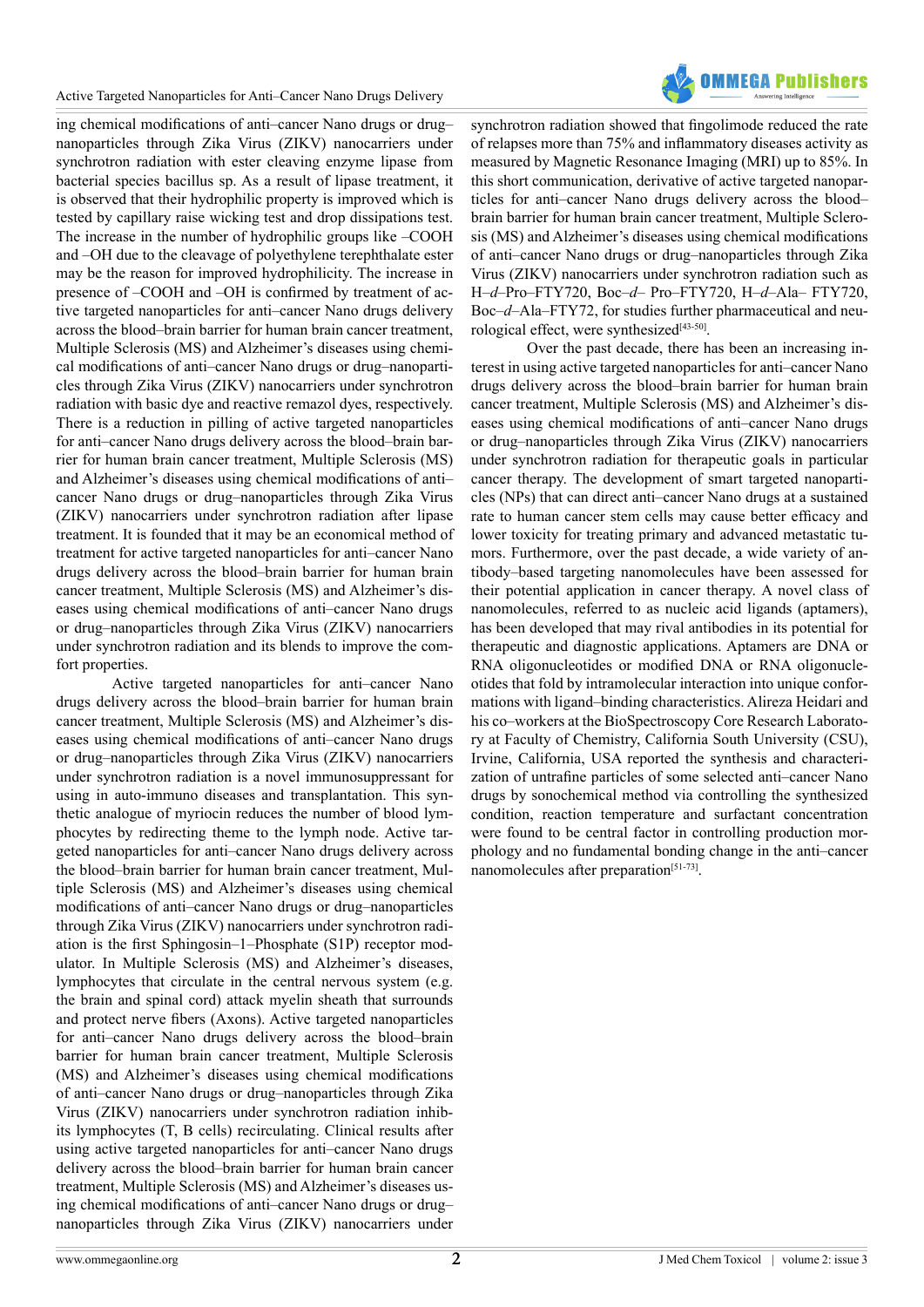

# **References**

<span id="page-2-0"></span>1. Heidari, A., Brown, C. Study of Composition and Morphology of Cadmium Oxide (CdO) Nanoparticles for Eliminating Cancer Cells. (2015) Journal of Nanomedicine Research 2(5): 20.

## Pubmed | Crossref | [Others](https://medcraveonline.com/JNMR/JNMR-02-00042.pdf)

2. Heidari, A., Brown, C. Study of Surface Morphological, Phytochemical and Structural Characteristics of Rhodium (III) Oxide  $(Rh_2O_3)$ Nanoparticles. (2015) International Journal of Pharmacology, Phytochemistry and Ethnomedicine 1: 15–19.

#### Pubmed | [Crossref](https://doi.org/10.18052/www.scipress.com/IJPPE.1.15) | [Others](https://www.scipress.com/IJPPE.1.15)

3. Heidari, A. An Experimental Biospectroscopic Study on Seminal Plasma in Determination of Semen Quality for Evaluation of Male Infertility. (2016) Int J Adv Technol 7: e007.

# Pubmed | [Crossref](https://doi.org/10.4172/0976-4860.1000e007) | [Others](https://www.omicsonline.org/open-access/an-experimental-biospectroscopic-study-on-seminal-plasma-in-determination-of-semen-quality-for-evaluation-of-male-infertility-0976-4860-1000e007.php?aid=70477)

4. Heidari, A. Extraction and Preconcentration of N–Tolyl–Sulfonyl– Phosphoramid–Saeure–Dichlorid as an Anti–Cancer Drug from Plants: A Pharmacognosy Study. (2016) J Pharmacogn Nat Prod 2: e103.

#### Pubmed | [Crossref](https://doi.org/10.4172/jpnp.1000e103) | [Others](https://www.omicsonline.org/open-access/extraction-and-preconcentration-of-ntolylsulfonylphosphoramidsaeuredichlorid-as-an-anticancer-drug-from-plants-a-pharmacognosystud-jpnp-1000e103.pdf)

5. Heidari, A. A Thermodynamic Study on Hydration and Dehydration of DNA and RNA−Amphiphile Complexes. (2016) J Bioeng Biomed Sci S: 006.

#### Pubmed | [Crossref](https://doi.org/10.4172/2155-9538.S3-006) | [Others](https://www.researchgate.net/publication/301310688_A_Thermodynamic_Study_on_Hydration_and_Dehydration_of_DNA_and_RNA_-Amphiphile_Complexes)

6. Heidari, A. Computational Studies on Molecular Structures and Carbonyl and Ketene Group's Effects of Singlet and Triplet Energies of Azidoketene O=C=CH–NNN and Isocyanatoketene O=C=CH–N=C=O. (2016) J Appl Computat Math 5: e142.

#### Pubmed | [Crossref](https://doi.org/10.4172/2168-9679.1000e142) | [Others](https://www.omicsgroup.org/journals/computational-studies-on-molecular-structures-and-carbonyl-and-ketenegroups-effects-of-singlet-and-triplet-energies-of-azidoketene-2168-9679-1000e142.php?aid=70355)

7. Heidari, A. Study of Irradiations to Enhance the Induces the Dissociation of Hydrogen Bonds between Peptide Chains and Transition from Helix Structure to Random Coil Structure Using ATR–FTIR, Raman and 1 HNMR Spectroscopies. (2016) J Biomol Res Ther 5: e146.

#### Pubmed | [Crossref](https://doi.org/10.4172/2167-7956.1000e146) | [Others](https://www.omicsgroup.org/journals/study-of-irradiations-to-enhance-the-induces-the-dissociation-ofhydrogen-bonds-between-peptide-chains-and-transition-from-helixstr-2167-7956-1000e146.php?aid=70649)

8. Heidari, A. Future Prospects of Point Fluorescence Spectroscopy, Fluorescence Imaging and Fluorescence Endoscopy in Photodynamic Therapy (PDT) for Cancer Cells. (2016) J Bioanal Biomed 8: e135. Pubmed | [Crossref](https://doi.org/10.4172/1948-593X.1000e135) | [Others](https://www.omicsonline.org/open-access/future-prospects-of-point-fluorescence-spectroscopy-fluorescenceimaging-and-fluorescence-endoscopy-in-photodynamic-therapy-pdt-for-1948-593X-1000e135.php?aid=70496)

9. Heidari, A. Bio–Spectroscopic Study of DNA Density and Color Role as Determining Factor for Absorbed. Irradiation in Cancer Cells. (2016) Adv Cancer Prev 1: e102.

#### Pubmed | [Crossref](https://doi.org/10.4172/acp.1000e102) | [Others](https://www.omicsonline.org/open-access/a-biospectroscopic-study-of-dna-density-and-color-role-as-determining-factor-for-absorbed-irradiation-in-cancer-cells-acp-1000e102.php?aid=71045)

10. Heidari, A. Manufacturing Process of Solar Cells Using Cadmium Oxide (CdO) and Rhodium (III) Oxide  $(Rh<sub>2</sub>O<sub>3</sub>)$  Nanoparticles. (2016) J Biotechnol Biomater 6: e125.

## Pubmed | [Crossref](https://doi.org/10.4172/2155-952X.1000e125) | [Others](https://www.omicsonline.org/open-access/manufacturing-process-of-solar-cells-using-cadmium-oxide-cdo-and-rhodium-iii-oxide-rh2o3-nanoparticles-2155-952X-1000e125.php?aid=71790)

11. Heidari, A. A Novel Experimental and Computational Approach to Photobiosimulation of Telomeric DNA/RNA: A Biospectroscopic and Photobiological Study. (2016) J Res Development 4: 144.

# Pubmed | [Crossref](https://doi.org/10.4172/2311-3278.1000144) | [Others](https://www.omicsonline.com/open-access/a-novel-experimental-and-computational-approach-to-photobiosimulation-of-telomeric-dnarna-a-biospectroscopic-and-photobiological-s-jrd-1000144.php?aid=71949)

12. Heidari, A. Biochemical and Pharmacodynamical Study of Microporous Molecularly Imprinted Polymer Selective for Vancomycin, Teicoplanin, Oritavancin, Telavancin and Dalbavancin Binding. (2016) Biochem Physiol 5: e146.

# Pubmed | [Crossref](https://doi.org/10.4172/2168-9652.1000e146) | [Others](https://www.omicsgroup.org/journals/biochemical-and-pharmacodynamical-study-of-microporous-molecularlyimprinted-polymer-selective-for-vancomycin-teicoplanin-oritavanc-2168-9652-1000e146.php?aid=70970)

13. Heidari, A. Anti–Cancer Effect of UV Irradiation at Presence of Cadmium Oxide (CdO) Nanoparticles on DNA of Cancer Cells: A Photodynamic Therapy Study. (2016) Arch Cancer Res 4: 1.

## Pubmed | Crossref | [Others](https://www.omicsonline.org/scholarly-articles/abstracts/anticancer-effect-of-uv-irradiation-at-presence-of-cadmium-oxide-cdo-nanoparticles-on-dna-of-cancer-cells-a-photodynamic-therapy-study-8876.html)

14. Heidari, A. Biospectroscopic Study on Multi–Component Reactions (MCRs) in Two A–Type and B–Type Conformations of Nucleic Acids to Determine Ligand Binding Modes, Binding Constant and Stability of Nucleic Acids in Cadmium Oxide (CdO) Nanoparticles–Nucleic Acids Complexes as Anti–Cancer Drugs. (2016) Arch Cancer Res 4: 2. Pubmed | Crossref | [Others](http://www.acanceresearch.com/cancer-research/biospectroscopic-study-on-multicomponent-reactions-mcrs-in-two-atype-and-btype-conformations-of-nucleic-acids-to-determine-ligand.php?aid=9093)

15. Heidari, A. "Simulation of Temperature Distribution of DNA/RNA of Human Cancer Cells Using Time–Dependent Bio–Heat Equation and Nd: YAG Lasers". (2016) Arch Cancer Res 4: 2. Pubmed | Crossref | [Others](http://www.acanceresearch.com/cancer-research/simulation-of-temperature-distribution-of-dnarna-of-human-cancer-cells-using-timedependent-bioheat-equation-andnd-yag-lasers.php?aid=9116)

16. Heidari, A. Quantitative Structure–Activity Relationship (QSAR) Approximation for Cadmium Oxide (CdO) and Rhodium (III) Oxide  $(Rh<sub>2</sub>O<sub>3</sub>)$  Nanoparticles as Anti–Cancer Drugs for the Catalytic Formation of Proviral DNA from Viral RNA Using Multiple Linear and Non– Linear Correlation Approach. (2016) Ann Clin Lab Res 4: 1. Pubmed | Crossref | [Others](http://www.aclr.com.es/clinical-research/quantitative-structureactivity-relationship-qsar-approximation-for-cadmium-oxide-cdo-and-rhodium-iii-oxide-rh2o3-nanoparticles-as.php?aid=8882)

# 17. Heidari A. Biomedical Study of Cancer Cells DNA Therapy Us-

ing Laser Irradiations at Presence of Intelligent Nanoparticles. (2016) J Biomedical Sci 5: 2.

### Pubmed | [Crossref](https://doi.org/10.4172/2254-609X.100023) | [Others](http://www.jbiomeds.com/biomedical-sciences/biomedical-study-of-cancer-cells-dna-therapy-using-laser-irradiations-at-presence-of-intelligent-nanoparticles.php?aid=9049)

18. Heidari, A. Measurement the Amount of Vitamin D2 (Ergocalciferol), Vitamin D3 (Cholecalciferol) and Absorbable Calcium  $(Ca^{2+})$ , Iron (II) (Fe<sup>2+</sup>), Magnesium (Mg<sup>2+</sup>), Phosphate (PO<sup>4-</sup>) and Zinc (Zn<sup>2+</sup>) in Apricot Using High–Performance Liquid Chromatography (HPLC) and Spectroscopic Techniques. (2016) J Biom Biostat 7: 292.

# Pubmed | [Crossref](https://doi.org/10.4172/2155-6180.1000292) | [Others](https://www.omicsonline.org/open-access/measurement-the-amount-of-vitamin-d2-ergocalciferol-vitamin-d3cholecalciferol-and-absorbable-calcium-ca2-iron-ii-fe2magnesium-mg2-2155-6180-1000292.php?aid=72126)

19. Heidari, A. Spectroscopy and Quantum Mechanics of the Helium Dimer (He<sup>2+</sup>), Neon Dimer (Ne<sup>2+</sup>), Argon Dimer (Ar<sup>2+</sup>), Krypton Dimer  $(Kr^{2+})$ , Xenon Dimer (Xe<sup>2+</sup>), Radon Dimer(Rn<sup>2+</sup>) and Ununoctium Dimer (Uuo<sup>2+</sup>) Molecular Cations. (2016) J Chem Sci 7: e112. Pubmed | [Crossref](https://doi.org/10.4172/2150-3494.1000e112) | [Others](https://www.omicsonline.com/open-access/spectroscopy-and-quantum-mechanics-of-the-helium-dimer-he2-neon-dimer-ne2-argon-dimer-ar2-krypton-dimer-kr2-xenon-dimer-xe2-radon-2150-3494-1000e112.php?aid=72392)

20. Heidari, A. Human Toxicity Photodynamic Therapy Studies on DNA/RNA Complexes as a Promising New Sensitizer for the Treatment of Malignant Tumors Using Bio–Spectroscopic Techniques. (2016) J Drug Metab Toxicol (2016) 7: e129.

### Pubmed | [Crossref](https://doi.org/10.4172/2157-7609.1000e129) | [Others](https://www.omicsonline.org/open-access/human-toxicity-photodynamic-therapy-studies-on-dnarna-complexesas-a-promising-new-sensitizer-for-the-treatment-of-malignant-tumors-2157-7609-1000e129.php?aid=73041)

21. Heidari, A. Novel and Stable Modifications of Intelligent Cadmium Oxide (CdO) Nanoparticles as Anti–Cancer Drug in Formation of Nucleic Acids Complexes for Human Cancer Cells' Treatment. (2016) Biochem Pharmacol (Los Angel) 5: 207.

# Pubmed | [Crossref](https://doi.org/10.4172/2167-0501.1000207) | [Others](https://www.omicsgroup.org/journals/novel-and-stable-modifications-of-intelligent-cadmium-oxide-cdonanoparticles-as-anticancer-drug-in-formation-of-nucleic-acidscompl-2167-0501-1000207.php?aid=73082)

22. Heidari, A. A Combined Computational and QM/MM Molecular Dynamics Study on Boron Nitride Nanotubes (BNNTs), Amorphous Boron Nitride Nanotubes (a–BNNTs) and Hexagonal Boron Nitride Nanotubes (h–BNNTs) as Hydrogen Storage. (2016) Struct Chem Crystallogr Commun 2: 1.

## Pubmed | Crossref | [Others](http://structural-crystallography.imedpub.com/a-combined-computational-and-qmmmmolecular-dynamics-study-on-boron-nitridenanotubes-bnnts-amorphous-boronnitride-nanotubes-abnnts.php?aid=9371)

23. Heidari, A. Pharmaceutical and Analytical Chemistry Study of Cadmium Oxide (CdO) Nanoparticles Synthesis Methods and Properties as Anti–Cancer Drug and its Effect on Human Cancer Cells. (2016) Pharm Anal Chem Open Access 2: 113.

#### Pubmed | [Crossref](https://doi.org/10.4172/2471-2698.1000113) | [Others](https://www.omicsonline.org/open-access/pharmaceutical-and-analytical-chemistry-study-of-cadmium-oxide-cdonanoparticles-synthesis-methods-and-properties-as-anticancer-dru-2471-2698-1000113.php?aid=73658)

24. Heidari, A. A Chemotherapeutic and Biospectroscopic Investigation of the Interaction of Double–Standard DNA/RNA–Binding Molecules with Cadmium Oxide (CdO) and Rhodium (III) Oxide  $(Rh_2O_3)$ Nanoparticles as Anti–Cancer Drugs for Cancer Cells' Treatment. (2016) Chemo Open Access 5: e129.

## Pubmed | [Crossref](https://doi.org/10.4172/2167-7700.1000e129) | [Others](https://www.omicsgroup.org/journals/a-chemotherapeutic-and-biospectroscopic-investigation-of-the-interaction-of-doublestandard-dnarnabinding-molecules-with-cadmium-ox-2167-7700-1000e129.php?aid=73647)

25. Heidari, A. Pharmacokinetics and Experimental Therapeutic Study of DNA and Other Biomolecules Using Lasers: Advantages and Applications. (2016) J Pharmacokinet Exp Ther 1: e005.

#### Pubmed | [Crossref](https://www.omicsgroup.org/journals/a-chemotherapeutic-and-biospectroscopic-investigation-of-the-interaction-of-doublestandard-dnarnabinding-molecules-with-cadmium-ox-2167-7700-1000e129.php?aid=73647) | [Others](https://www.omicsgroup.org/journals/pharmacokinetics-and-experimental-therapeutic-study-of-dna-and-otherbiomolecules-using-lasers-advantages-and-applications-jpet-1000e005.php?aid=73561)

26. Heidari, A. Determination of Ratio and Stability Constant of DNA/ RNA in Human Cancer Cells and Cadmium Oxide (CdO) Nanoparticles Complexes Using Analytical Electrochemical and Spectroscopic Techniques. (2016) Insights Anal Electrochem 2: 1.

# Pubmed | Crossref | [Others](http://electroanalytical.imedpub.com/determination-of-ratio-and-stability-constant-of-dnarna-in-human-cancer-cells-and-cadmium-oxide-cdo-nanoparticles-complexes-using.php?aid=9416)

27. Heidari, A. Discriminate between Antibacterial and Non–Antibacterial Drugs Artificial Neutral Networks of a Multilayer Perceptron (MLP) Type Using a Set of Topological Descriptors. (2016) J Heavy Met Toxicity Dis. 1: 2.

Pubmed | [Crossref](https://doi.org/10.1021/ci030340e) | [Others](http://pubs.acs.org/doi/abs/10.1021/ci030340e)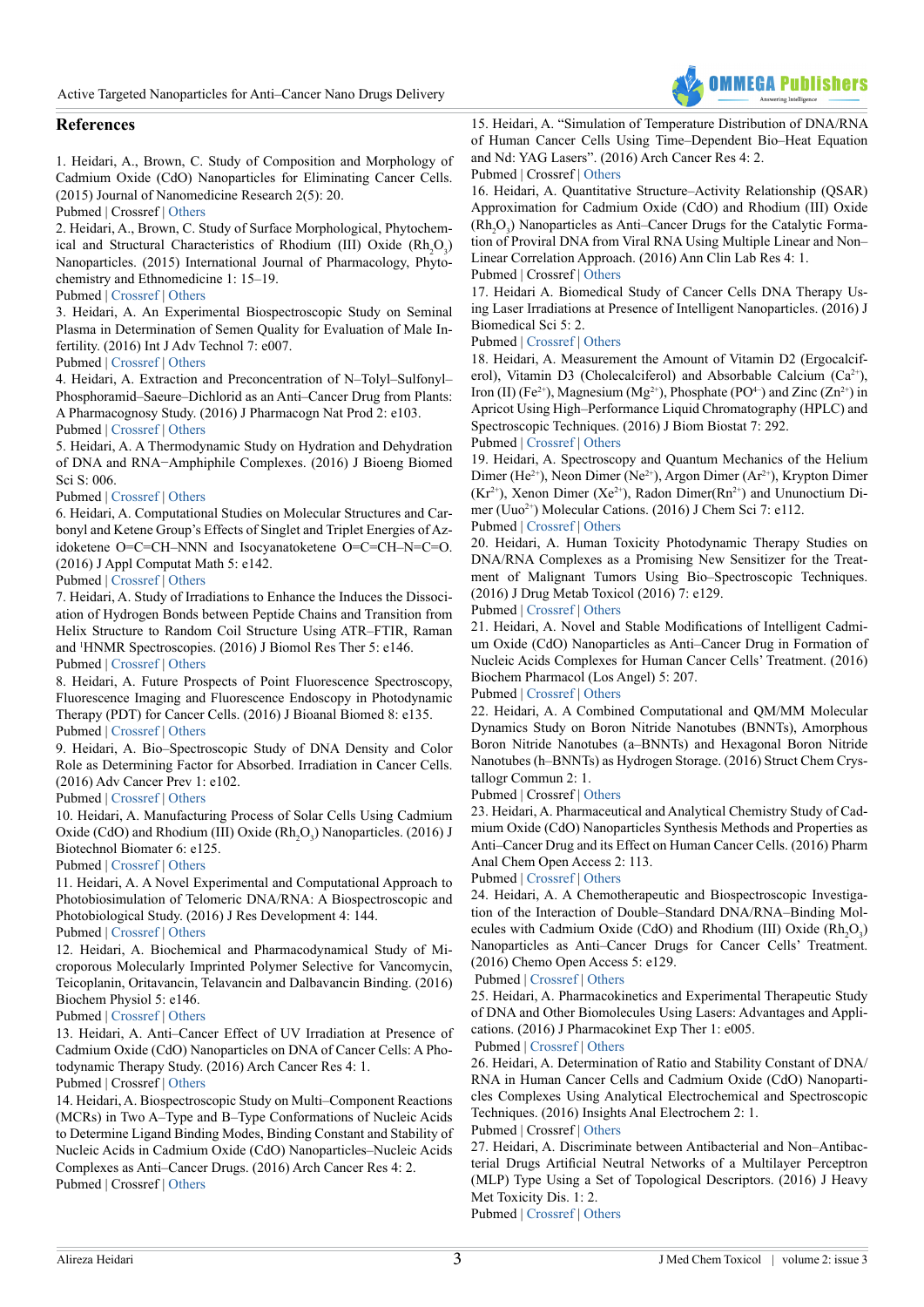Active Targeted Nanoparticles for Anti–Cancer Nano Drugs Delivery



28. Heidari, A. Combined Theoretical and Computational Study of the Belousov–Zhabotinsky Chaotic Reaction and Curtius Rearrangement for Synthesis of Mechlorethamine, Cisplatin, Streptozotocin, Cyclophosphamide, Melphalan, Busulphan and BCNU as Anti–Cancer Drugs. (2016) Insights Med Phys 1: 2.

Pubmed | Crossref | [Others](https://medicalphysics.imedpub.com/combined-theoretical-and-computationalstudy-of-the-belousovzhabotinsky-chaoticreaction-and-curtius-rearrangement-forsynthesis-of-m.pdf
)

29. Heidari, A. A Translational Biomedical Approach to Structural Arrangement of Amino Acids' Complexes: A Combined Theoretical and Computational Study. (2016) Transl Biomed 7: 2.

# Pubmed | Crossref | [Others](http://www.transbiomedicine.com/translational-biomedicine/a-translational-biomedical-approach-to-structural-arrangement-of-amino-acids-complexes-a-combined-theoretical-and-computational-st.php?aid=9653)

30. Heidari, A. Ab Initio and Density Functional Theory (DFT) Studies of Dynamic NMR Shielding Tensors and Vibrational Frequencies of DNA/RNA and Cadmium Oxide (CdO) Nanoparticles Complexes in Human Cancer Cells. (2016) J Nanomedine Biotherapeutic Discov 6: e144.

# Pubmed | [Crossref](https://doi.org/10.4172/2155-983X.1000e144) | [Others](https://www.omicsonline.org/open-access/ab-initio-and-density-functional-theory-dft-studies-of-dynamic-nmrshielding-tensors-and-vibrational-frequencies-of-dnarna-andcadmi-2155-983X-1000e144.php?aid=74217)

31. Heidari, A. Molecular Dynamics and Monte–Carlo Simulations for Replacement Sugars in Insulin Resistance, Obesity, LDL Cholesterol, Triglycerides, Metabolic Syndrome, Type 2 Diabetes and Cardiovascular Disease: A Glycobiological Study. (2016) J Glycobiol 5: e111. Pubmed | [Crossref](https://doi.org/10.4172/2168-958X.1000e111) | [Others](https://www.omicsgroup.org/journals/molecular-dynamics-and-montecarlo-simulations-for-replacement-sugars-ininsulin-resistance-obesity-ldl-cholesterol-triglycerides-me-2168-958X-1000e111.php?aid=74707)

32. Heidari, A. Synthesis and Study of 5–(Phenylsulfonyl) Amino.–1,3,4–Thiadiazole–2–Sulfonamide as Potential Anti–Pertussis Drug Using Chromatography and Spectroscopy Techniques. (2016) Transl Med (Sunnyvale) 6: e138.

# Pubmed | [Crossref](https://doi.org/ 10.4172/2161-1025.1000e137) | [Others](https://www.omicsonline.org/open-access/synthesis-and-study-of-5phenylsulfonylamino134thiadiazole2sulfonamide-as-potential-antipertussis-drug-using-chromatography-and-spe-2161-1025-1000e137.php?aid=75143)

33. Heidari, A. Nitrogen, Oxygen, Phosphorus and Sulphur Heterocyclic Anti–Cancer Nano Drugs Separation in the Supercritical Fluid of Ozone (O3) Using Soave–Redlich–Kwong (SRK) and Pang–Robinson (PR) Equations. (2016) Electronic J Biol 12: 4.

Pubmed | Crossref | [Others](http://ejbio.imedpub.com/nitrogen-oxygen-phosphorus-and-sulphur-heterocyclicanti-cancer-nano-drugs-separation-in-the-supercritical-fluidof-ozone-o3-using-s.php?aid=9768)

34. Heidari, A. An Analytical and Computational Infrared Spectroscopic Review of Vibrational Modes in Nucleic Acids. (2016) Austin J Anal Pharm Chem 3(1): 1058.

Pubmed | Crossref | [Others](http://austinpublishinggroup.com/analytical-pharmaceutical-chemistry/download.php?file=fulltext/ajapc-v3-id1058.pdf)

35. Heidari, A., Brown, C. Phase, Composition and Morphology Study and Analysis of Os–Pd/HfC Nanocomposites. (2016) Nano Res Appl.  $2:1.$ 

# Pubmed | Crossref | [Others](http://nanotechnology.imedpub.com/phase-composition-and-morphology-study-and-analysis-of-ospdhfc-nanocomposites.php?aid=9059)

36. Heidari, A., Brown, C. Vibrational Spectroscopic Study of Intensities and Shifts of Symmetric Vibration Modes of Ozone Diluted by Cumene. (2016) International Journal of Advanced Chemistry 4(1): 5–9. Pubmed | [Crossref](http://dx.doi.org/10.14419/ijac.v4i1.6080) | [Others](https://www.sciencepubco.com/index.php/IJAC/article/view/6080
)

37. Heidari, A. Study of the Role of Anti–Cancer Molecules with Different Sizes for Decreasing Corresponding Bulk Tumor Multiple Organs or Tissues. (2016) Arch Can Res. 4: 2.

# Pubmed | Crossref | [Others](http://www.acanceresearch.com/cancer-research/study-of-the-role-of-anticancer-molecules-with-different-sizes-for-decreasing-corresponding-bulk-tumor-multiple-organs-or-tissues.php?aid=9809)

38. Heidari, A. Genomics and Proteomics Studies of Zolpidem, Necopidem, Alpidem, Saripidem, Miroprofen, Zolimidine, Olprinone and Abafungin as Anti–Tumor, Peptide Antibiotics, Antiviral and Central Nervous System (CNS) Drugs. (2016) J Data Mining Genomics & Proteomics 7: e125.

## Pubmed | [Crossref](https://doi.org/10.4172/2153-0602.1000e125) | [Others](https://www.omicsonline.org/open-access/genomics-and-proteomics-studies-of-zolpidem-necopidem-alpidem-saripidem-miroprofen-zolimidine-olprinone-and-abafungin-as-antitumor-2153-0602-1000e125.php?aid=75982)

39. Heidari, A. Pharmacogenomics and Pharmacoproteomics Studies of Phosphodiesterase–5 (PDE5) Inhibitors and Paclitaxel Albumin–Stabilized Nanoparticles as Sandwiched Anti–Cancer Nano Drugs between Two DNA/RNA Molecules of Human Cancer Cells. (2016) J Pharmacogenomics Pharmacoproteomics 7: e153.

## Pubmed | [Crossref](https://doi.org/10.4172/2153-0645.1000e153) | [Others](https://www.omicsonline.org/open-access/pharmacogenomics-and-pharmacoproteomics-studies-ofphosphodiesterase5-pde5-inhibitors-and-paclitaxel-albuminstabilizednanoparticles-2153-0645-1000e153.php?aid=75985&view=mobile)

40. Heidari, A. Biotranslational Medical and Biospectroscopic Studies of Cadmium Oxide (CdO) Nanoparticles–DNA/RNA Straight and Cycle Chain Complexes as Potent Anti–Viral, Anti–Tumor and Anti–Microbial Drugs: A Clinical Approach. (2016) Transl Biomed 7: 2. Pubmed | Crossref | [Others](http://www.transbiomedicine.com/translational-biomedicine/biotranslational-medical-and-biospectroscopic-studies-of-cadmium-oxidecdo-nanoparticlesdnarna-straight-and-cycle-chain-complexes-a.php?aid=9835)

41. Heidari, A. A Comparative Study on Simultaneous Determination and Separation of Adsorbed Cadmium Oxide (CdO) Nanoparticles on DNA/RNA of Human Cancer Cells Using Biospectroscopic Techniques and Dielectrophoresis (DEP) Method. (2016) Arch Can Res. 4: 2. Pubmed | Crossref | [Others](http://www.acanceresearch.com/cancer-research/a-comparative-study-on-simultaneous-determination-and-separation-of-adsorbed-cadmium-oxide-cdo-nanoparticles-on-dnarna-of-human-ca.php?aid=9862)

# 42. Heidari, A. Cheminformatics and System Chemistry of Cisplatin, Carboplatin, Nedaplatin, Oxaliplatin, Heptaplatin and Lobaplatin as Anti–Cancer Nano Drugs: A Combined Computational and Experimental Study. (2016) J Inform Data Min 1: 3.

#### Pubmed | [Crossref](https://doi.org/10.21767/2472-1956.100015) | [Others](http://datamining.imedpub.com/cheminformatics-and-system-chemistry-of-cisplatin-carboplatin-nedaplatinoxaliplatin-heptaplatin-and-lobaplatin-as-anticancer-nano.php?aid=9880)

<span id="page-3-0"></span>43. Heidari, A. Linear and Non–Linear Quantitative Structure–Anti– Cancer–Activity Relationship (QSACAR) Study of Hydrous Ruthenium (IV) Oxide (RuO2) Nanoparticles as Non–Nucleoside Reverse Transcriptase Inhibitors (NNRTIs) and Anti–Cancer Nano Drugs. (2016) J Integr Oncol 5: e110.

#### Pubmed | [Crossref](https://doi.org/10.4172/2329-6771.1000e110) | [Others](https://www.omicsgroup.org/journals/linear-and-nonlinear-quantitative-structureanticanceractivityrelationship-qsacar-study-of-hydrous-ruthenium-iv-oxide-ruo2nanoparti-2329-6771-1000e110.php?aid=76867)

44. Heidari, A. Synthesis, Characterization and Biospectroscopic Studies of Cadmium Oxide (CdO) Nanoparticles–Nucleic Acids Complexes Absence of Soluble Polymer as a Protective Agent Using Nucleic Acids Condensation and Solution Reduction Method. (2016) J Nanosci Curr Res 1: e101.

## Pubmed | Crossref | [Others](https://www.omicsonline.org/open-access/synthesis-characterization-and-biospectroscopic-studies-of-cadmium-oxide-cdo-nanoparticles-nucleic-acids-complexes-absence-of-solu-JNCR-1000103.php?aid=76885
)

45. Heidari, A. Coplanarity and Collinearity of 4'–Dinonyl–2,2'–Bithiazole in One Domain of Bleomycin and Pingyangmycin to be Responsible for Binding of Cadmium Oxide (CdO) Nanoparticles to DNA/ RNA Bidentate Ligands as Anti–Tumor Nano Drug. (2016) Int J Drug Dev & Res 8: 007–008.

#### Pubmed | Crossref | [Others](http://www.ijddr.in/drug-development/coplanarity-and-collinearity-of-4dinonyl22bithiazole-in-one-domain-of-bleomycin-and-pingyangmycin-to-be-responsible-for-bindingof.php?aid=9938)

46. Heidari, A. A Pharmacovigilance Study on Linear and Non–Linear Quantitative Structure (Chromatographic) Retention Relationships (QSRR) Models for the Prediction of Retention Time of Anti–Cancer Nano Drugs under Synchrotron Radiations. (2016) J Pharmacovigil 4: e161.

## Pubmed | [Crossref](https://doi.org/10.4172/2329-6887.1000e161) | [Others](https://www.omicsonline.org/open-access/a-pharmacovigilance-study-on-linear-and-nonlinear-quantitativestructure-chromatographic-retention-relationships-qsrr-models-forthe-2329-6887-1000e161.php?aid=78376)

47. Heidari, A. Nanotechnology in Preparation of Semipermeable Polymers. (2016) J Adv Chem Eng 6: 157.

# Pubmed | Crossref | [Others](https://www.omicsonline.com/open-access/nanotechnology-in-preparation-of-semipermeable-polymers-2090-4568-1000157.php?aid=78336)

48. Heidari, A. A Gastrointestinal Study on Linear and Non–Linear Quantitative Structure (Chromatographic) Retention Relationships (QSRR) Models for Analysis 5–Aminosalicylates Nano Particles as Digestive System Nano Drugs under Synchrotron Radiations. (2016) J Gastrointest Dig Syst 6: e119.

#### Pubmed | Crossref | [Others](https://www.omicsonline.com/open-access/nanotechnology-in-preparation-of-semipermeable-polymers-2090-4568-1000157.php?aid=78336)

49. Heidari, A. DNA/RNA Fragmentation and Cytolysis in Human Cancer Cells Treated with Diphthamide Nano Particles Derivatives. (2016) Biomedical Data Mining 5: e102.

## Pubmed | [Crossref](https://doi.org/10.4172/2090-4924.1000e102) | [Others](https://www.omicsonline.com/open-access/dnarna-fragmentation-and-cytolysis-in-human-cancer-cells-treatedwith-diphthamide-nano-particles-derivatives-2090-4924-1000e102.php?aid=79143)

50. Heidari, A. A Successful Strategy for the Prediction of Solubility in the Construction of Quantitative Structure–Activity Relationship (QSAR) and Quantitative Structure–Property Relationship (QSPR) under Synchrotron Radiations Using Genetic Function Approximation (GFA) Algorithm. (2016) J Mol Biol Biotechnol 1: 1.

#### Pubmed | Crossref | [Others](http://www.imedpub.com/articles/a-successful-strategy-for-the-prediction-of-solubility-in-the-construction-of-quantitative-structureactivity-relationship-qsar-and.php?aid=17247)

<span id="page-3-1"></span>51. Heidari, A. Computational Study on Molecular Structures of C20, C60, C240, C540, C960, C2160 and C3840 Fullerene Nano Molecules under Synchrotron Radiations Using Fuzzy Logic. (2016) J Material Sci Eng 5: 282.

#### Pubmed | [Crossref](https://doi.org/10.4172/2169-0022.1000282) | [Others](https://www.omicsgroup.org/journals/computational-study-on-molecular-structures-of-c20-c60-c240-c540c960-c2160-and-c3840-fullerene-nano-molecules-under-synchrotron-ra-2169-0022-1000282.php?aid=80465)

52. Heidari, A. Graph Theoretical Analysis of Zigzag Polyhexamethylene Biguanide, Polyhexamethylene Adipamide, Polyhexamethylene Biguanide Gauze and Polyhexamethylene Biguanide Hydrochloride (PHMB) Boron Nitride Nanotubes (BNNTs), Amorphous Boron Nitride Nanotubes (a–BNNTs) and Hexagonal Boron Nitride Nanotubes (h–BNNTs). (2016) J Appl Computat Math 5: e143. Pubmed | [Crossref](https://doi.org/10.4172/2168-9679.1000e143) | [Others](https://www.omicsgroup.org/journals/graph-theoretical-analysis-of-zigzag-polyhexamethylene-biguanide-polyhexamethylene-adipamide-polyhexamethylene-biguanide-gauze-and-2168-9679-1000e143.php?aid=80804)